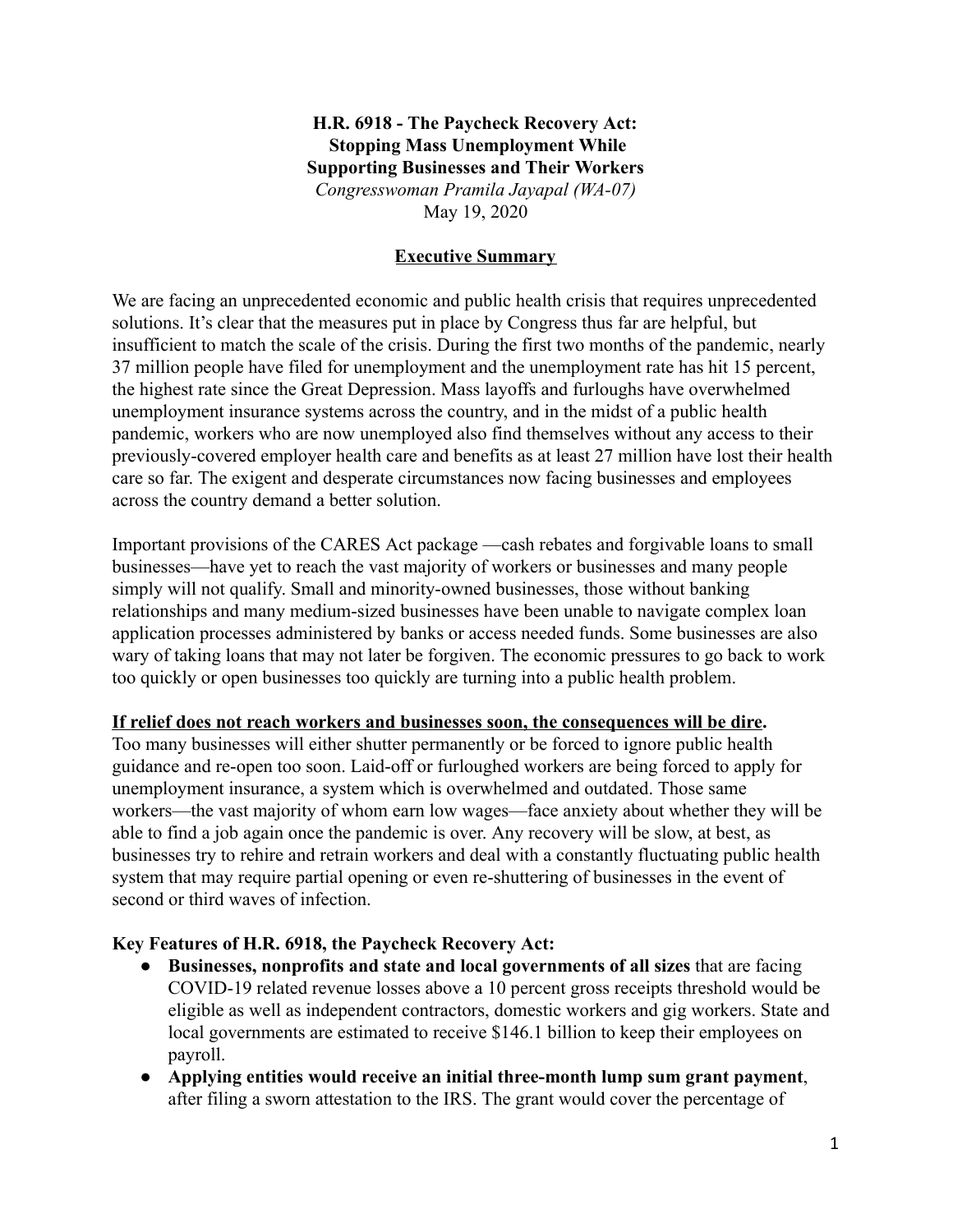revenue loss of an applying entity (compared to 2019 Q2 or Q3 tax filing data), multiplied by payroll and benefits up to a salary cap of \$90,000, plus an additional 25 percent of total payroll to cover business operating costs. IRS would distribute the amount directly to the employer.

- **Employers must keep workers on payroll and benefits** and meet other conditions similar to those passed in a bipartisan manner in the CARES Act, such as no stock buybacks and limiting CEO pay.
- **The program would cover employees who were furloughed or laid off after March 1, 2020,** if they are brought back onto payroll. This would immediately substantially reduce the unemployment rate, and bring a substantial number of people off unemployment insurance and back into employment.
- **The program automatically renews** until the nationwide unemployment rate remains below 7 percent for three months in a row.
- *●* **If an employer's tax return for 2020 shows that they did not experience a 10 percent decline in gross receipts compared to 2019,** the employer will repay the grant as determined by the Treasury Secretary, but no later than five years as a no-interest loan.

# **Key Benefits of the Paycheck Recovery Act:**

- *●* **Keeping workers tied to employers with simplicity and speed:** Grants go directly from IRS to employers, with no third parties involved. Entities of all sizes may apply because the purpose is to prevent unemployment regardless of size of employers. The program is estimated to benefit 33 million workers.
- **Keeps workers on health care and other benefits:** Protects tens of millions of workers from losing employer health care benefits during pandemic as at least 27 million people have lost their health care so far, joining the 87 million who were already uninsured or underinsured
- **Targeted universalism:** Because 80 percent of employees earn less than \$70,000, the vast majority of program funds will benefit the lowest and middle-wage workers in the bottom three income quartiles.
- **Public health and economic recovery plan:** Removes economic pressures for businesses or workers to return to work before public health guidance is in place.
- **Flexible for partial or full business operations:** Prorating grants for partial revenue loss allows flexibility in partial or full re-opening, as well as potential re-shuttering with second or third waves of infection, while ensuring stability and guaranteed paychecks for employees and stimulating consumer demand.
- **● Simple Mechanisms to Prevent Abuse, Fraud and Overpayments:** Audit functions built in to IRS reporting. The act includes additional money for IRS to implement, administer and enforce fraud strictly.
- **● Better Mechanisms to Help Low-Wage Workers and Minority Businesses:** Because of its direct nature, all businesses—including the smallest—would be able to participate with no third-party lender. Not sending workers to unemployment and other safety net systems provides certainty of employment and helps them and the economy recover more quickly.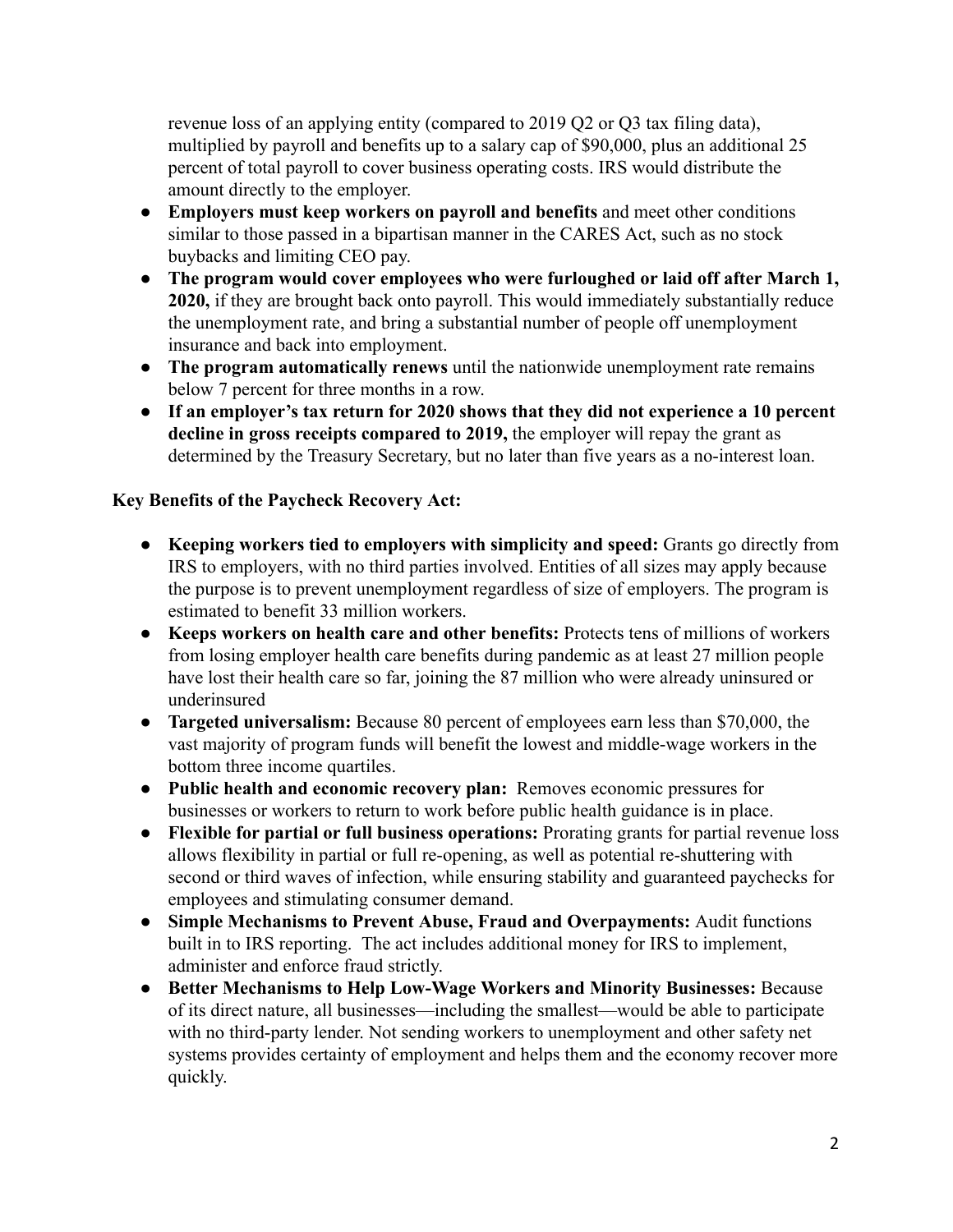# **Paycheck Recovery Act**

### **Introduction**

COVID-19 has upended our economic and public health systems. To fight the virus, governments across the globe have had to shut down economic activity to allow for physical distancing protocols that "flatten the curve" and stop the spread of the virus. This has resulted in unprecedented chaos and disruption. Many countries—from those in Europe such as Germany, France, Denmark and the United Kingdom, but also in Asia, such as Singapore, Malaysia and South Korea—have implemented a paycheck recovery program to limit mass unemployment and the needless extinguishing of productive labor market matches between workers and employers. Such a program has many benefits, including: keeping workers tied to their jobs; protecting businesses from permanent shuttering; eliminating some of the economic pressure to re-open too quickly before the virus is contained; and preparing for a quicker economic recovery without rehiring and retraining the workforce. Such a program shows that mass unemployment is, in fact, a policy choice and can be mitigated with tremendous benefit to employers, employees, and the overall economy.

During the first two months of the pandemic, nearly 37 million Americans have filed jobless claims , and millions more are unemployed but have not managed to file claims because of overloaded systems. After 20.5 million jobs were lost in April alone, the unemployment rate has hit 15 percent, the highest since the Great Depression. In addition to losing jobs, analysts predict that as many as 35 million Americans could lose their health insurance in the midst of a health crisis, adding to the 30 million Americans who were uninsured prior to COVID-19.

The economic pressures are enormous on the federal and state governments, with many businesses and workers feeling pressured to return to work too soon, before a comprehensive testing, contact tracing and isolation plan is available. Without income to support themselves and their families, both workers and businesses will be tempted to return to work more quickly than recommended by public health experts. This will, in turn, mean we will not beat the spread of the virus, including stemming the second and third waves of infection. That, in turn, puts any recovery plan in danger, leading to more deaths, more economic uncertainty as well as a much slower chance of sustained recovery. Guaranteeing paychecks and helping employers of all sizes weather the crisis incentivizes the correct public health behavior to control the spread of the virus.

Relief that Congress has passed in four pieces of legislation has been important and necessary. However, it has been insufficient to meet the scale of the crisis. State unemployment offices are overwhelmed with applications. Many Americans won't receive cash assistance checks authorized by Congress until September. The Paycheck Protection Program (PPP), while well-intentioned, faces enormous structural problems that will be difficult to fix. The PPP program has also utilized an enormous amount of money while covering only a fraction of businesses, while minority businesses, the unbanked, low-wage workers are all amongst the most vulnerable that have been completely left out of relief.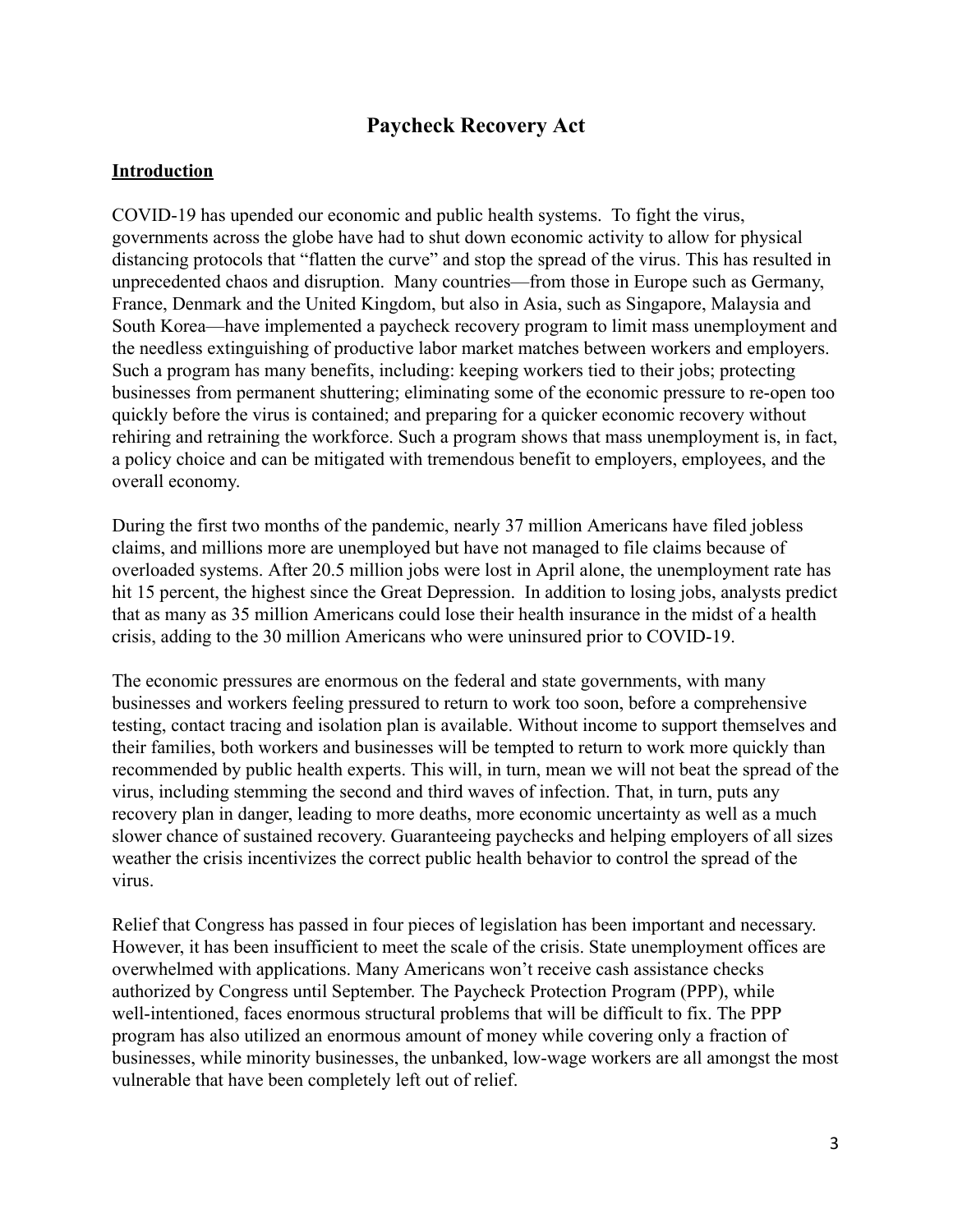Moreover, while the expansion of unemployment insurance in the CARES Act is a critical lifeline for millions experiencing layoffs, the real goal should be to prevent mass unemployment and keep as many workers as possible tied to their jobs rather than being pushed into the unemployment system, losing their health care benefits and needing to access numerous other safety net systems. Keeping workers tied to employers has multiple benefits. It is also far more efficient in delivering relief. Reducing the numbers of unemployed people also allows Congress to target additional aid—such as stimulus checks and other relief—to a smaller group of the most vulnerable who will still remain unemployed or in poverty.

For businesses, it is critical that they have grants not loans and a certainty of continuation of benefits tied to economic triggers. Flexibility in partial openings, ramp ups or even shut-downs with additional waves of infection, while providing funds to stabilize faltering employers will be crucial to keeping businesses in a form of stasis through the exigent crisis we face. Keeping workers on payroll also allows for businesses to resume operations without lengthy re-hiring or re-training, staying competitive with other businesses in countries that have implemented paycheck guarantees.

In order to immediately stop the massive downward cycle of unemployment, lost incomes, reduced demand, and business insolvency , Congress should immediately pass a Paycheck Recovery Act to prevent further layoffs and incentivize rehiring of workers. The Paycheck Recovery Act would, in a streamlined and efficient way, delivers paychecks and benefits to workers through their employers and provide additional support to businesses to ensure that they are ready to open their doors once social distancing protocols are lifted. The design prioritizes keeping Americans on their current payroll and out of the unemployment line; speedy implementation of relief; maintenance of critical benefits like health care; and, importantly, a speedy partial or full return to work once we've flattened the curve.

# **Paycheck Recovery Design**

The IRS will administer a program to allow employers to maintain base payroll and benefits, over the next three months, based on revenue loss compared to 2019 quarterly tax filings, plus funds to cover operation costs.

*Employer eligibility.* Public and private employers of all sizes who face at least a 10 percent loss of revenue caused by COVID-19 will be eligible for the payroll grants. Microbusinesses that had under 20 employees on payroll as of March 1, 2020 and with gross receipts under \$3 million shall automatically qualify without having to show a 10 percent decrease in gross receipts.

Employers will file a sworn declaration attesting to the extent of their actual or anticipated quarterly loss with the IRS. The IRS will use the company's 2019 quarterly payroll tax return (IRS Form 941) for Q2 or Q3 to calculate the total amount of the disbursement. For new employers, IRS shall use the employers' most recent payroll filings to determine the amount of the disbursement. Disbursement will be direct from the IRS to the applying entity.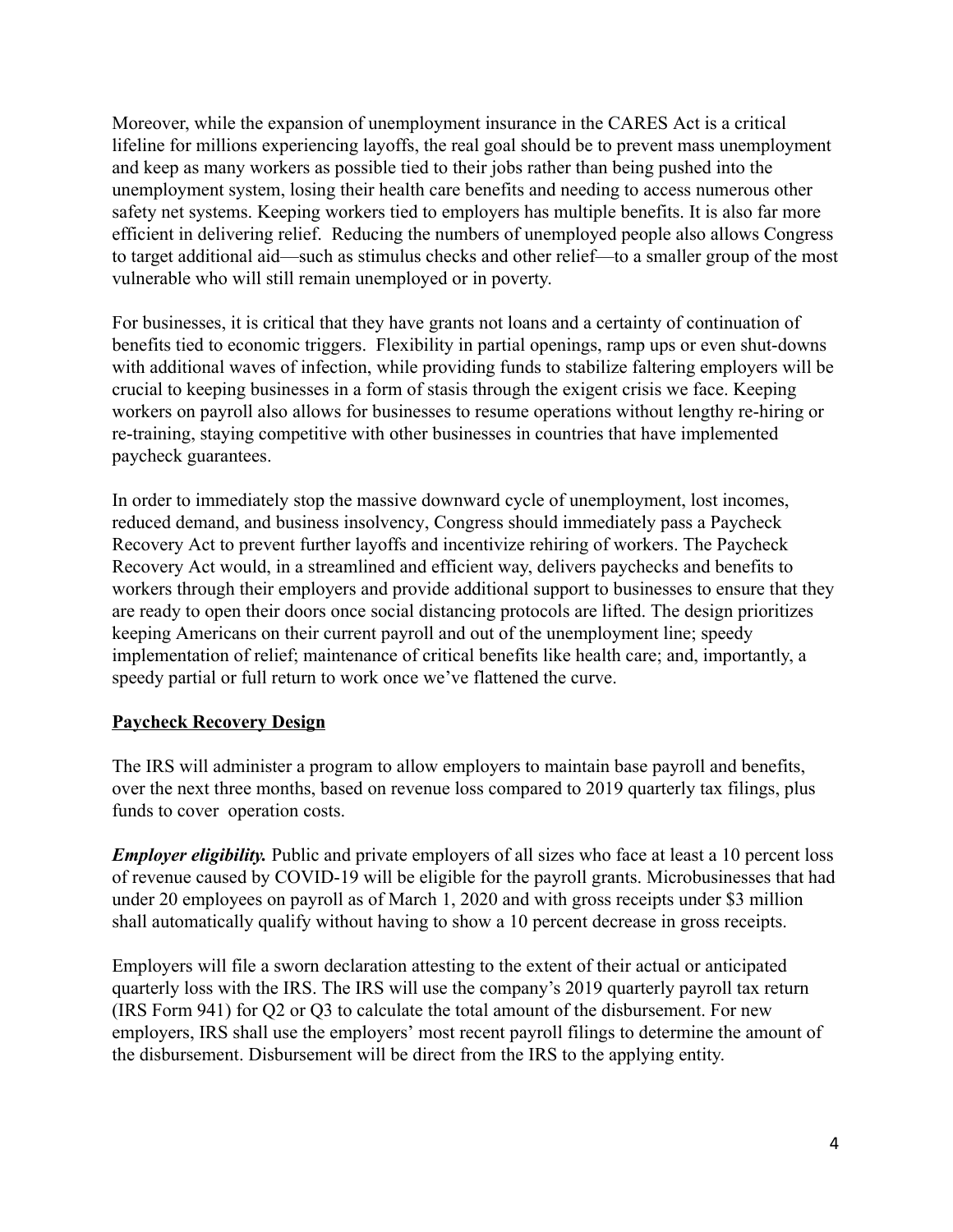*Amount of grant.* Grants will be calculated by taking the percentage of revenue loss, multiplying that percentage by payroll and benefits for salaries up to a cap of \$90,000, and adding 25 percent of total payroll to help cover operation costs. For example, companies that have revenue loss of 70 percent will get 70 percent of payroll and benefits covered. Operation costs funding can be used to pay rent, utilities, mortgage payments, costs associated with vehicles and equipment, and costs needed to adapt to the COVID-19 pandemic, including safety equipment.

*Example.* A business has 500 employees earning \$4,000 a month, and is experiencing a 20 percent decline in revenues related to COVID-19. This employers' total payroll costs per month are \$2,000,000. Of that total, this program would replace 20 percent of payroll costs for three months, which is \$400,000 per month, for a total \$1,200,000. The program would also pay an additional 25 percent of the replaced \$400,000 to cover operation costs. This total would be \$100,000 per month, for a total of an additional \$300,000 in operation costs. The total amount this company would receive to cover payrolls and operation costs for three months is \$1,500,000.

The formula to determine the grant amount for microbusinesses will not be subject to the revenue loss calculation. Therefore, microbusinesses will receive 100 percent coverage for payroll for salaries up to a cap of \$90,000 as well as the additional 25 percent to help cover operation costs.

*Definition of revenue loss.* Revenue loss shall be defined as the decline in gross receipts during the first calendar quarter beginning after December 31, 2019, for which gross receipts (within the meaning of section 448(c) of the Internal Revenue Code of 1986) for the calendar quarter are less than 90 percent of gross receipts for the same calendar quarter in the prior year.

*Conversion of Payroll Protection Program (PPP) loans to Paycheck Recovery grants.* The Secretary of the Treasury will set up a system to allow any employer that has received or been approved for a loan through the Payroll Protection Programor received other forms of assistance, including the Employee Retention Tax Credit, Main Street Lending, and the Exchange Stabilization fund to convert that funding into Paycheck Recovery grants.

*Workers Laid Off or Furloughed after March 1, 2020 Can be Covered. To encourage* employers to put recently-furloughed and laid off workers back on to payroll and to ensure that temporary furloughs and layoffs do not become permanent, the paycheck recovery will also apply retroactively, allowing employers to re-hire and receive funds to pay workers who were laid off or furloughed between March 1, 2020 and the date of their application. Employers will be required to make a good-faith attestation of the amount of wages received by furloughed or laid off workers through unemployment insurance since March 1, and that amount shall be deducted from this program.

*Eligibility of public employers, self-employed and independent contractors. States and cities* would also be eligible for these payroll grants if they can show that they are suffering a COVID-19-related loss in revenue. State and local governments are estimated to receive \$146.1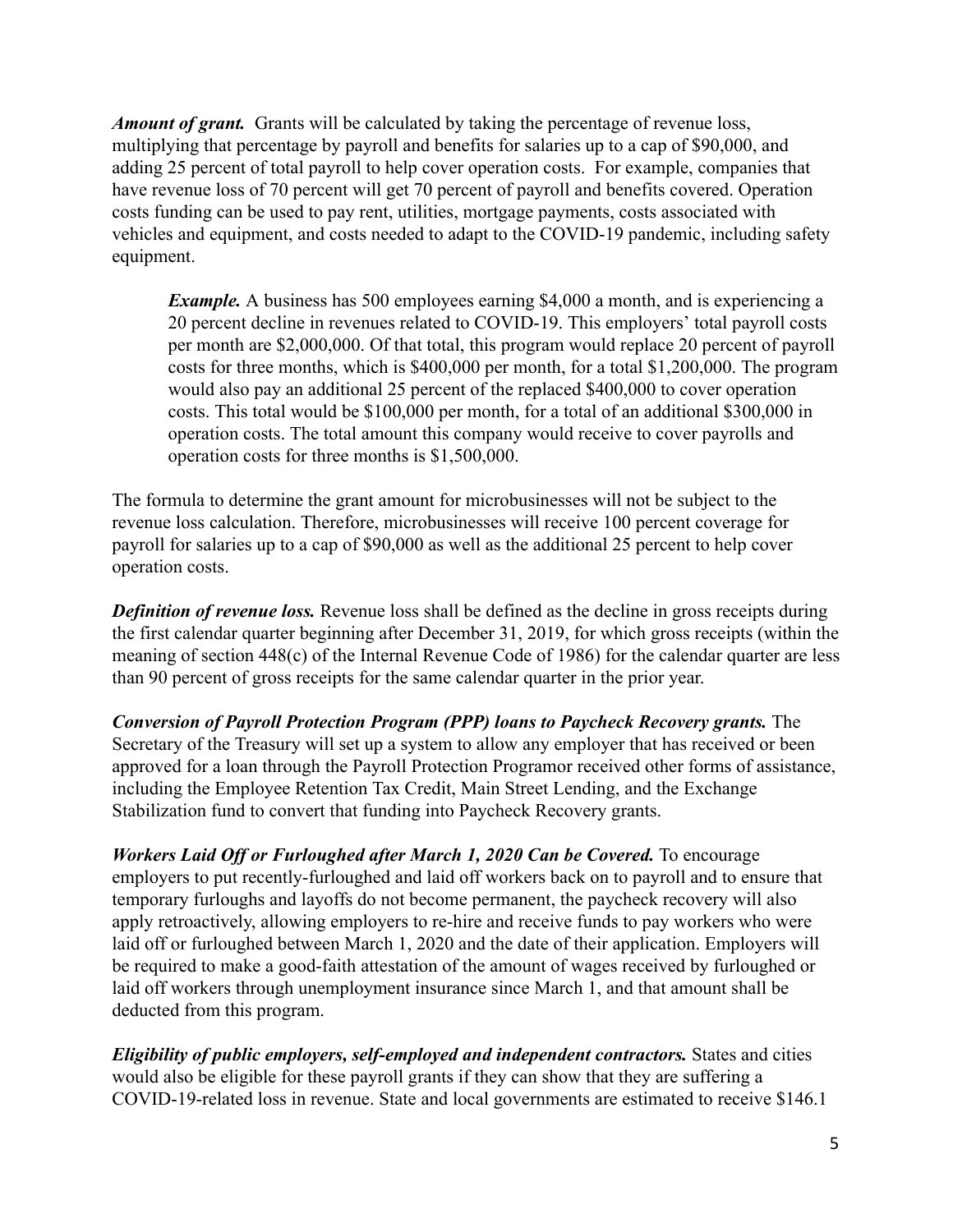billion to keep their employees on payroll. Self-employed individuals and independent contractors would also be eligible.

*Verification of need.* IRS Form 941 includes both the total number of employees the employer has and also the total wages, tips, and other compensation paid to those employees. To ensure that IRS does not pay wages in excess of the equivalent of an annual salary of \$90,000, IRS shall divide the total number of employees reported on Form 941 by the total wages reported and reduce the quarterly wage disbursement by any amount above \$90,000 per employee. All employees making \$90,000 or less should receive full wage replacement.

*Wage replacement threshold.* An important consideration in setting the wage replacement level is how many employees will benefit at various thresholds. By setting the salary threshold at \$90,000, this program is able to provide help to a broad swath of an eligible employer's workforce, since nearly 90 percent of employees earn below \$90,000. At the same time, the following Social Security Administration (SSA) data on the distribution of wages shows that the vast majority of earners are in the lower and middle ranges of the distribution. It is also likely that uptake of this program will be skewed toward employers of hourly workers who earn toward the lower end of the income spectrum, because so many salaried workers are able to work from home during this time.

| Distribution of US wage earners by level of net compensation<br>(Social Security Administration Wage Statistics - 2018) |                    |
|-------------------------------------------------------------------------------------------------------------------------|--------------------|
|                                                                                                                         |                    |
| Net annual                                                                                                              | Percent of earners |
| <b>Compensation Interval</b>                                                                                            |                    |
| 0-34,999                                                                                                                | 52.56%             |
| 35000-69,999                                                                                                            | 27.58%             |
| 70,000-79,999                                                                                                           | 4.11%              |
| 80,000-89,999                                                                                                           | 3.03%              |
| 90,000-99,999                                                                                                           | 2.26%              |
| 100,000 and above                                                                                                       | 10.3%              |

**Rehiring Bonus to Match Pandemic Unemployment Compensation.** Because of the generous expansion to unemployment insurance provided by the CARES Act, workers receiving unemployment benefits will temporarily receive an additional \$600 per week Pandemic Unemployment Compensation (PUC) benefit, on top of existing state UI benefits through July 31, 2020. As a result, some workers currently receive more on unemployment insurance than they would through the Paycheck Recovery Act. To ensure that low-wage workers are not worse off under the Paycheck Recovery Act — and to incentivize returning to work — all workers who earned less than \$40,100 in annualized income (the amount under which employees would otherwise receive more from PUC than PGA) would be eligible for a \$1,500 rehiring bonus upon returning to their employers under the PGA program (and exiting the UI system). If the Paycheck Recovery Act continues after the initial three-month grant period because the economy has not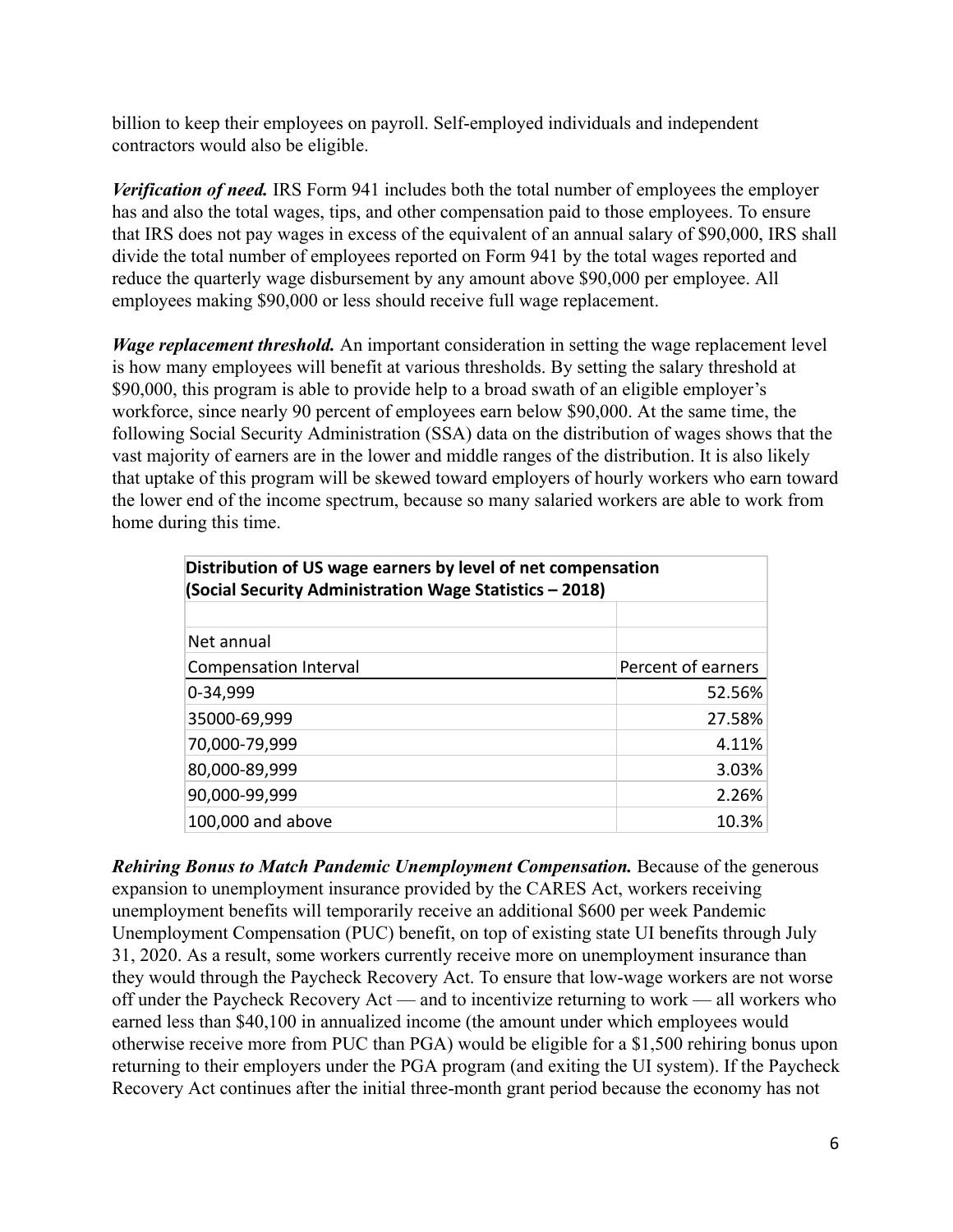yet recovered, and the Pandemic Unemployment Compensation program is also continued beyond July 31, 2020, these workers would be eligible for a \$1,200 monthly rehiring bonus check for every month that PUC is in place. Like PUC benefits, workers' rehiring bonus will be disregarded when determining eligibility for Medicaid and CHIP.

*Automatic renewal.* The program will automatically renew on a monthly basis, until the unemployment rate nationwide remains below 7 percent for three months in a row. (It is also possible to have the automatic trigger tied to state unemployment numbers to better reflect the economic conditions in particular states, as it is clear that states will reopen at different times, corresponding to public health conditions in a particular state. For example, the program could renew until each state's unemployment rate is double that of the 2019 unemployment annual average.) While the program will remain in effect until this trigger is met, following the initial three month disbursement, employers must reapply every month (e.g., in months 4, 5 and 6), submitting a sworn attestation of actual or anticipated revenue loss of at least 10 percent each month, to continue to be eligible for the program. The grant award in months 4, 5, 6 and beyond will be based on the percentage of actual or anticipated revenue loss multiplied by the total payroll as reported on Form 941 for the quarter in 2019 corresponding to the current quarter divided by three. To incentivize employers to maintain payrolls and benefits, and to ensure that the recovery is robust, once these triggers are met, Congress should give the IRS the authority to continue the paycheck recovery program for an additional three months, in the form of zero-interest loans rather than grants, on a case by case basis.

*Mechanism for disbursement of funds:* The IRS shall be responsible for the development of speedy delivery systems to deliver funds and the disbursements of funds pursuant to this program. The IRS may either: 1) disburse funds as a payment directly to employers or 2) disburse funds through the Employee Retention Tax Credit, which would need to be modified to become the delivery vehicle for Paycheck Recovery funds.

*Conditions on relief.* As a condition of receiving any funds, employers must accept the following conditions:

- 1. Recipients may not make involuntary furloughs, layoffs, and reductions in pay while receiving funds pursuant to this program and for a period of three months afterwards. If employers determine that they no longer need the same level of employment during the period of the grant and/or during the three months following the grant, they will be required to pay back a proportion of the paycheck recovery as a no-interest or low-interest loan in the amount of the salary of each employee that is terminated, prorated to the amount of time remaining of the grant.
- 2. Where applicable, the recipient should be prohibited from engaging in share repurchases, increasing dividends, paying executive bonuses while they are receiving grant funding. and, in the case of employers whose grants are converted into loans due to overpayment, until such loan is repaid.
- 3. During the grant period, no employee whose compensation exceeds \$425,000 may be given a termination package that exceeds twice the maximum total compensation received in 2019.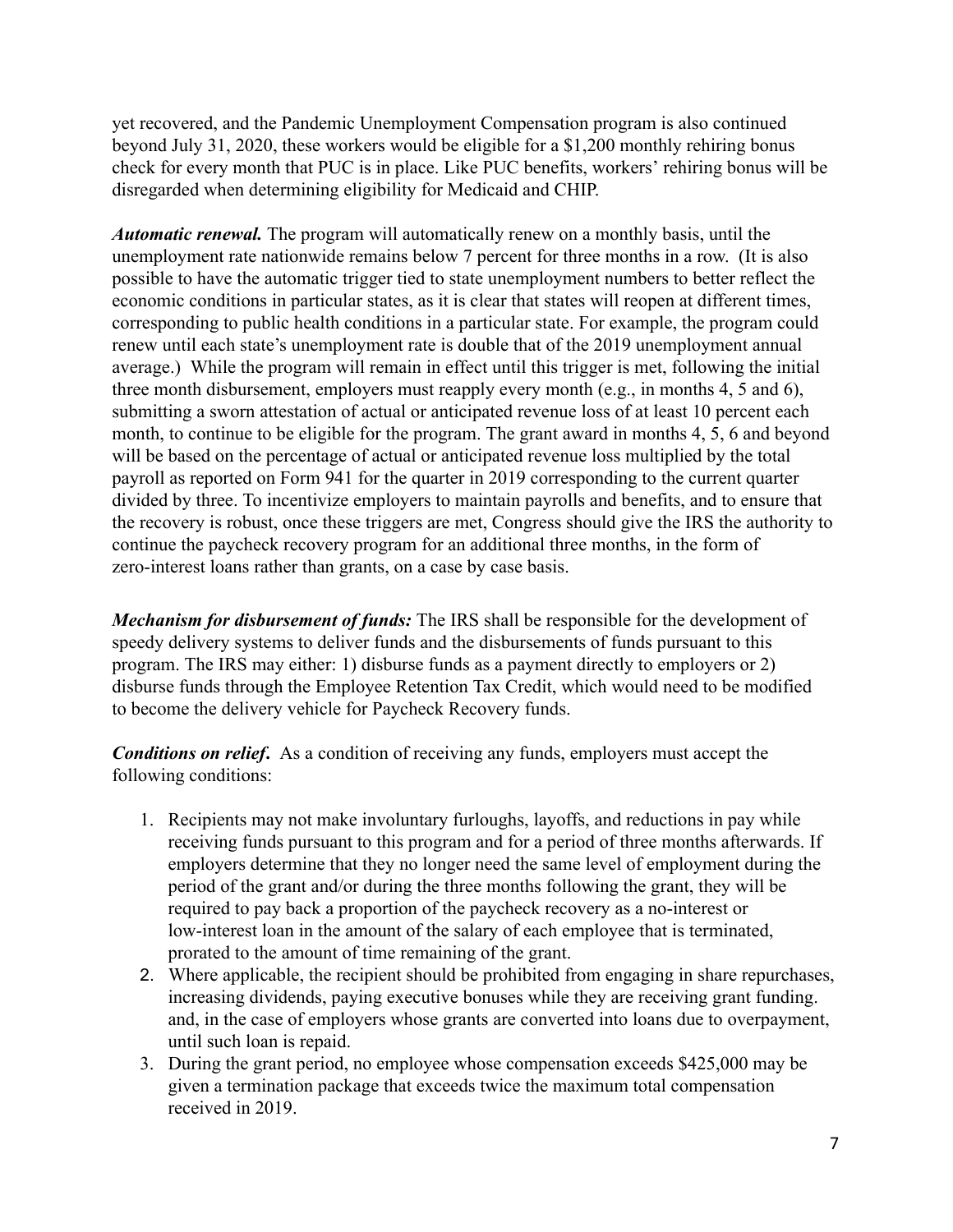- 4. Recipient businesses will be required to cut executive compensation that exceeds \$3,000,000 annually by half.
- 5. Where applicable, collective bargaining agreements shall remain in place and shall not be reopened or renegotiated pursuant to this relief program, unless agreed to by both parties. Further, recipients shall not engage in or hire any entities to conduct union avoidance activities. Violation of this section will result in loss of program funds.
- 6. If necessary, companies may be compelled and supported to turn unused manufacturing or other capabilities to produce necessary items to address the pandemic, such as personal protective equipment, testing supplies or kits, or ventilators.
- 7. Any company that files for Chapter 11 bankruptcy after receiving payroll grants will be subject to all of the provisions of the Protecting Employees and Retirees in Bankruptcies Act, S. 2518 (Durbin, 2018).

*Penalties for noncompliance or fraud.* The policy design purposely prioritizes providing as much relief as quickly as possible to employers to keep employees paid and to stay afloat. In this moment, the costs of doing too little far outweigh the risk of doing too much. But to discourage fraud and gaming, it is important to specify both claw back mechanisms (in case of innocent reporting errors that result in overpayments) and penalties (in case of fraud). In the event of overpayment, the IRS should convert direct payments into loans. For example, if an employer lays off 20 percent of its workforce during the grant period, the IRS should require 20 percent repayment of payroll costs. Loans will be no-interest or low-interest, and must be repaid within two years of completion of the program.

To ensure that recipient businesses use payroll recovery grants to benefit workers and fully comply with the programs, the IRS should be empowered and funded to accept complaints of fraud and to conduct random audits of all companies that claim a payroll guarantee. In the event of fraud or failure to abide by any of the above payment conditions, criminal penalties for executives and owners will be triggered and claw back of funds will be required. Fraud shall be subject to prosecution under Section 1001 of title 18, U.S. Code. In addition, all other existing enforcement mechanisms shall apply to address misuse of grant funds.

The IRS can ensure that the payroll grants go to employees by cross-checking the employers' grants with the payroll taxes that they paid over the period. Any mismatches should be prioritized for audit. Any non-fraudulent overpayments identified should simply be converted into a low or no-interest loan.

At the end of 2020, the IRS shall review the income tax returns of employers that participate in the grant program. If an employer's tax return demonstrates that the employer did not experience a 10 percent decline in gross receipts, then the employer shall be required to repay the amount of the grant as a no-interest loan over a period to be determined by the Secretary that is not less than five years. The 2020 income tax return form shall be amended to include a line for employers to report their 2019 revenues, and the total amount of grant received. The IRS should audit the program within one calendar year of its completion to identify any fraud and to determine whether overpayments were made.